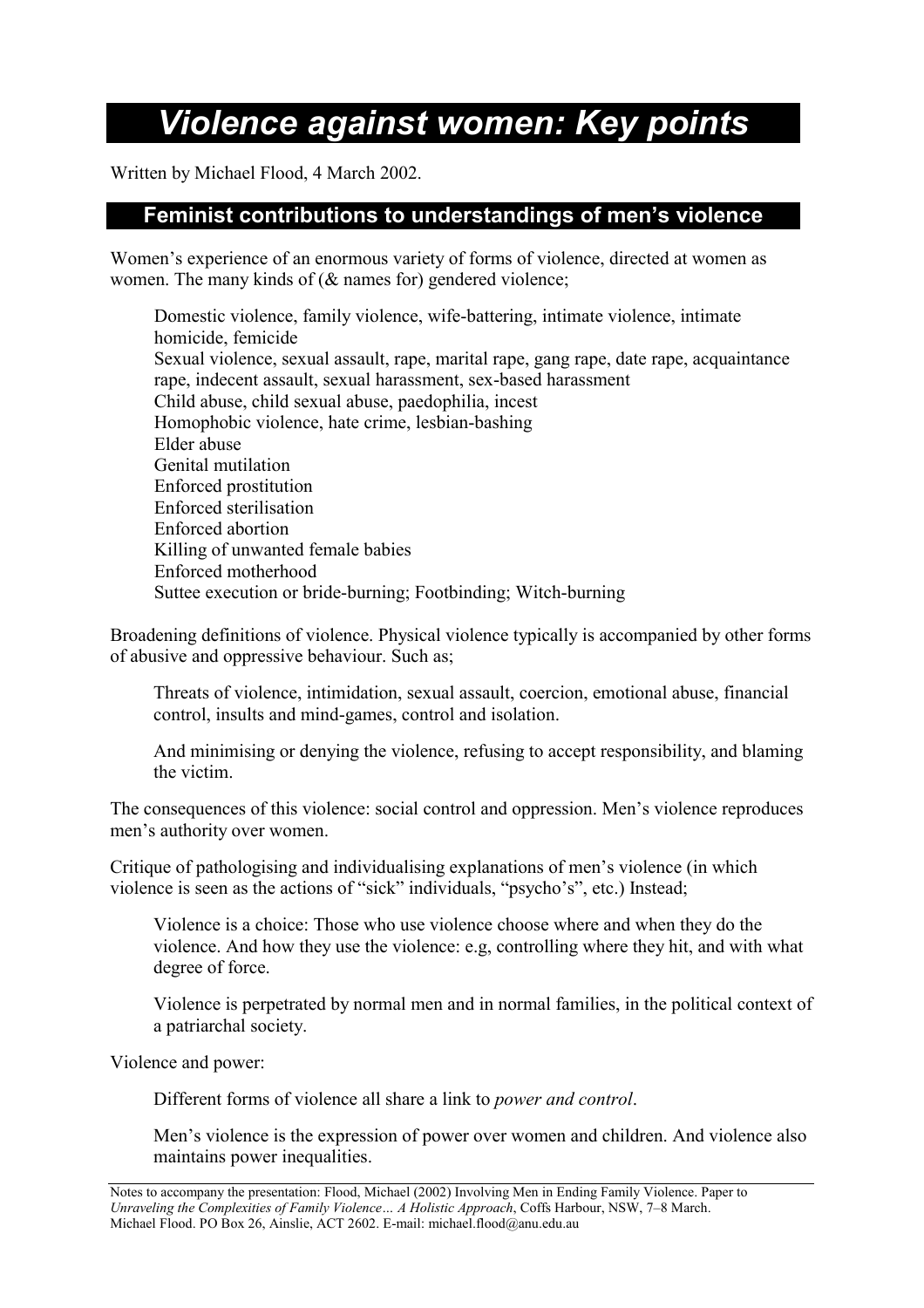(Violence is also involved in power relations between men: men's violence against other men, such as poofter-bashing and bullying, maintains hierarchies of power among men themselves.)

Women resist and fight back. The recognition of women's agency and resistance. Shift in language from passive 'victims' to active 'survivors' (but not all women survive).

Links between men, masculinity and violence: Not biological, but social, cultural, and historical.

#### **Factors related to violence against women at different levels of the social order**

**Macrosystem** (the general views, attitudes and social relations of the culture at large)

- Male entitlement/ownership of women
- Masculinity linked to aggression and dominance
- Rigid gender roles

(I.e., men are more likely to use violence against women if they have hostile and negative attitudes towards women, adhere to rigid gender roles, see violence as manly and legitimate and desirable, and believe in rape/violence-supportive myths.)

- Cultural ethos that condones violence as a means to settle interpersonal disputes
- Acceptance of physical chastisement of women

**Exosystem** (the institutions and social structures, formal and informal. E.g., work, neighbourhood, social networks, identity groups.)

- Low socioeconomic status/unemployment
- Isolation of woman and family
- Delinquent peer associations

**Microsystem** (the immediate context in which abuse takes place, e.g. family or other intimate or acquaintance relationships)

- Male dominance in the family
- Male control of wealth in the family
- Use of alcohol
- Marital/verbal conflict

#### **Personal history**

- Witnessing marital violence as a child
- Being abused oneself as a child

(Source: Heise, Lori L. (1998) Violence against women: an integrated, ecological framework. *Violence Against Women*, 4(3), June)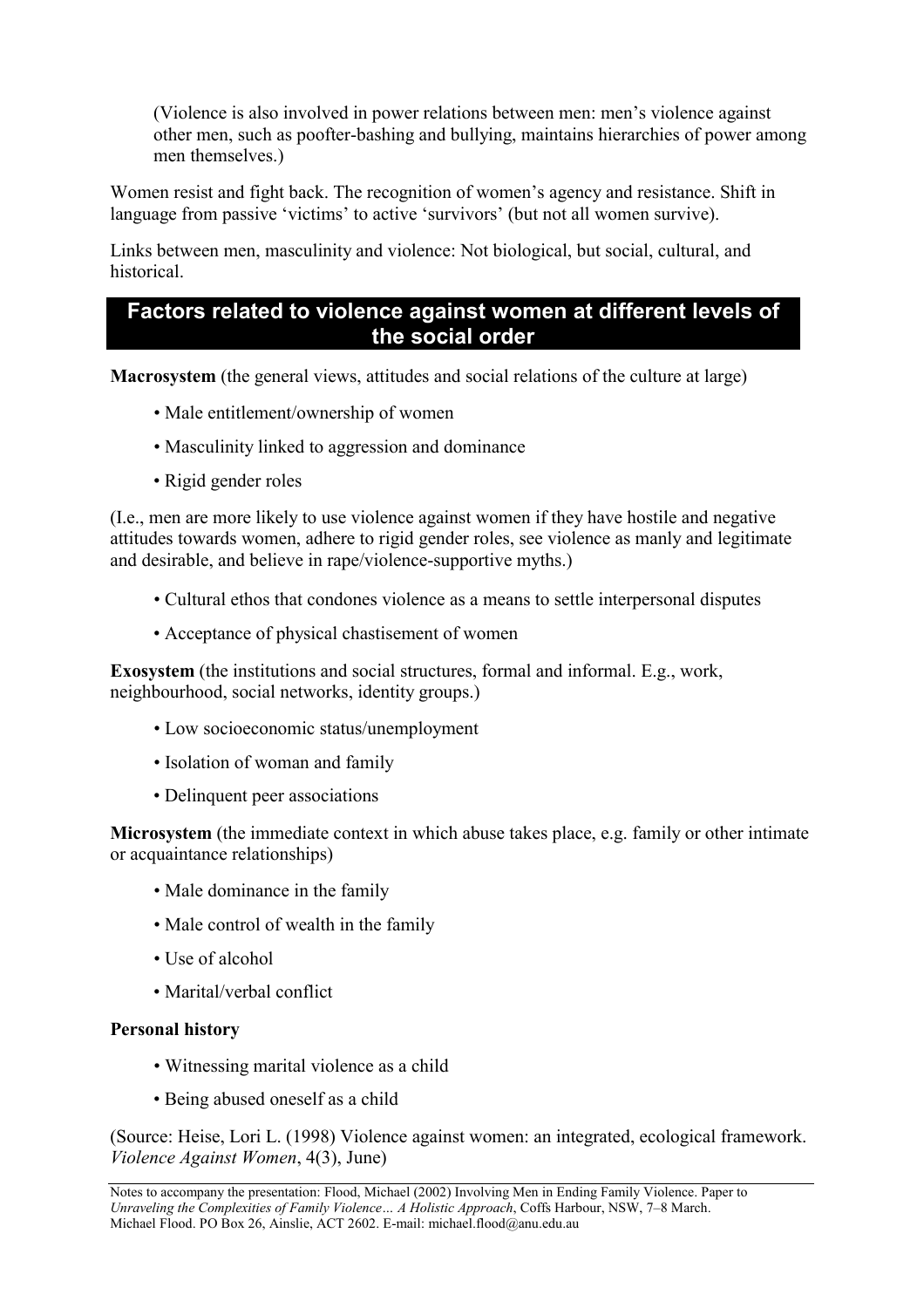# **Shifts and debates in feminist understandings**

Analyses of masculinity and heterosexuality… E.g. in the late 1970s and early 1980s, a growing emphasis on men's violence as systematic and as central to male domination, and a growing critique of normative heterosexuality and masculine sexuality as fundamentally implicated in this violence.

Recognition of the presence of violence and other forms of coercion in everyday heterosexual relations.

Also counter-critiques of these analyses. E.g., of (1) a portrayal of masculinity as uniformly aggressive and predatory. Men, masculinities and violences are diverse. And of (2) a portrayal of patriarchy (men's power) as everywhere, all-pervasive and unchanging (and of non-oppressive heterosexual relations as unlikely if not impossible).

Dilemma faced by anti-violence activists: "in exposing the reality of violence, we risk gaining visibility at the price of promoting the image of women as victim and the notion of sex as all danger and no pleasure." (Heise, 1995: 126)

So… Remember women's agency and pleasure. And remind ourselves of what we are *for*. An eroticism based on consent, safety, and mutual pleasure. Just, empowering and pleasurable sexual and social relations between and among women and men.

# **Recent developments in feminist understandings**

Sophisticated feminist-informed analyses of particular forms of violence, e.g. of gay/lesbian hate violence, elder abuse, etc.

Feminist work recognises that violence is shaped by race, class and other social divisions. Feminist attention to issues of difference. In relation to;

(a) The perpetration of violence.

E.g., to understand current patterns of violence in indigenous communities, we have to look at history — of colonisation, dispossession, the erosion of indigenous cultural and spiritual identity, and the disintegration of family and community (Queensland Government (Department of Aboriginal and Torres Strait Islander Policy and Development), 2000: xii).

(b) The racism of the institutions which deal with violence.

E.g. the police, criminal justice and welfare systems. Greater surveillance, control and punishment of people of colour and poor people.

(c) The consequences of this for communities responding to violence.

E.g., effect on the ability and willingness of Aboriginal individuals and communities to report or respond to violence.

Also issues of context and culture. Eg., how the cultures of university campuses influence rape. Local political circumstances, eg rape in war.